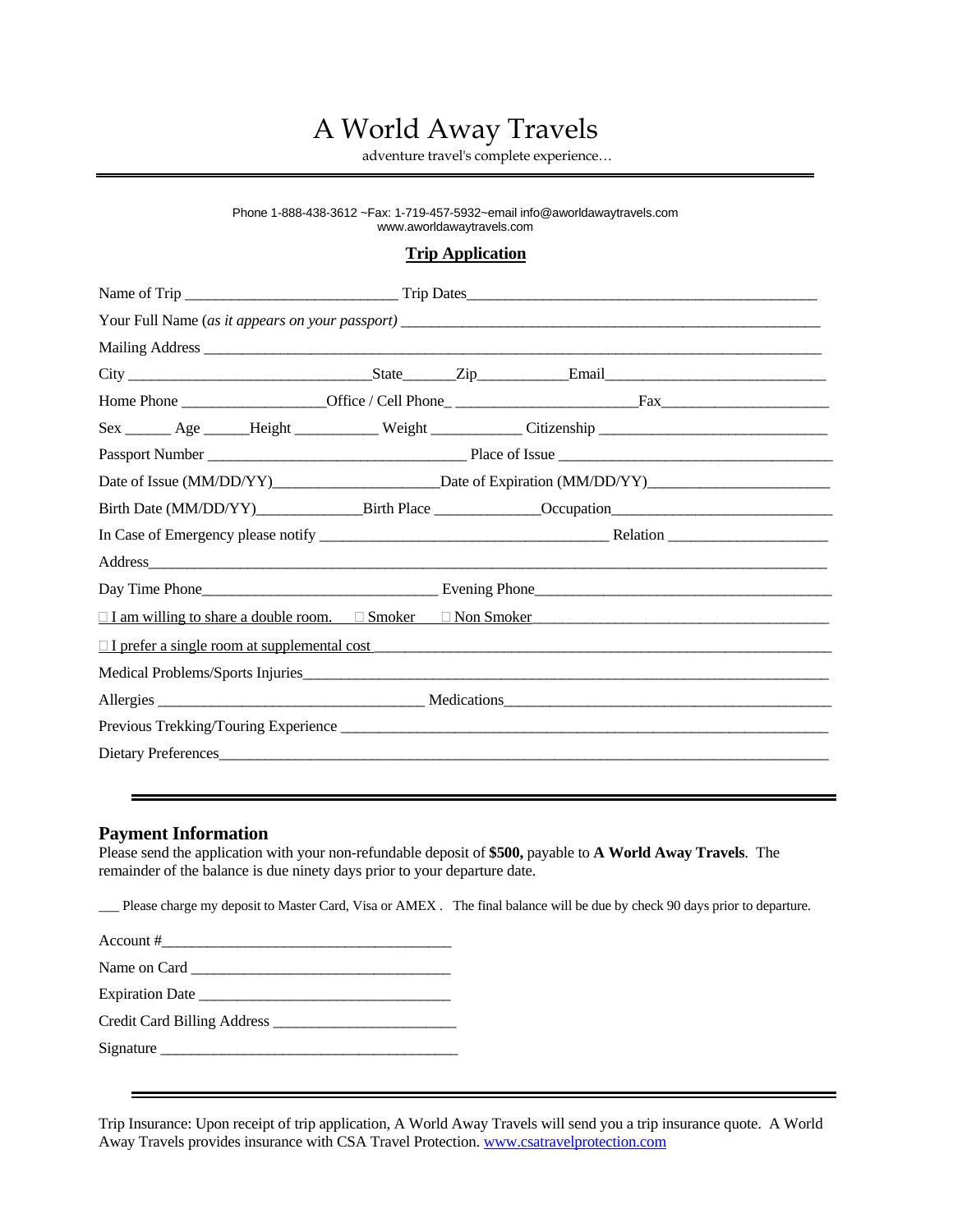#### **Release of Liability and Assumption of all Risks**

A World Away Travels LLC, the owners, its employees, its successors, and its agents do not own or operate any entity which provides services for your trip. These services will include (for example), but are not limited to: ground operators; transportation companies and providers; lodging facilities, hotels, camps; equipment suppliers and providers; food and beverage handlers, distributors or any and all involved in food service, etc. As a result, A World Away Travels is not liable for any willful or negligent act or failure to act of any third party provider.

# **Assumption of All Risks**

I , \_\_\_\_\_\_\_\_\_\_\_\_\_\_\_, acknowledge that I have of my own free will (voluntarily) applied to participate on a set departure, private departure (or any trip I may subsequently agree to transfer to before or during my travels.) I am signing up to participate in a form of travel (voluntarily) that involves but is not limited to risks and dangers including or associated with: terrorism; civil unrest; forces of nature; travel to remote and isolated regions of foreign countries; unreliable and dangerous infrastructure including but not limited to roads, bridges, walking trails and walking bridges, vehicles, planes, boats, all means of conveyance, which are operated without government oversight or standards that in anyway resemble that which is found in the United States, Western Europe, Australia, New Zealand, Canada, England or Japan; jungles, river valleys, high altitudes, deserts; accident or illness without access to means of evacuation that is expedient or rapid or will lead to adequate medicine, medical supplies or medical attention; emotional or physical exertion for which I am not prepared; consumption of drugs or alcohol; negligence on the part of A World Away Travels LLC or others. I am fully aware of and acknowledge the risks of this type of travel is part of its appeal and its reward and in that I hereby state I voluntarily expose myself to these risks that are far greater than what I expose myself to at work, home and play.

AS A PARTICIPANT, IT IS MY RESPONSIBILITY TO - SELECT A TRIP APPROPRIATE TO MY ABILITY LEVEL. TAKE RESPONSIBILITY FOR MY HEALTH AND PHYSICAL CONDITION PRIOR TO AND DURING MY TRIP. STUDY THE INFORMATION PROVIDED AND HEED ITS RECOMMENDATIONS. CONDUCT MYSELF APPROPRIATELY TO OTHER TRIP PARTICIPANTS, THE CUSTOMS AND LAWS OF COUNTRIES VISITED, ITS GOVERNMENT OFFICIALS AND ITS CITIZENS.

BY INITIALING THIS I HEREBY AGREE TO BE RESPONSIBLE FOR MY OWN WELFARE, AND ACCEPT ANY AND ALL RISKS OF DELAY, UNANTICIPATED EVENTS, INJURY, ILLNESS, EMOTIONAL AND PHYSICAL TRAUMA, OR DEATH. I VERIFY THIS BY PLACING MY INITIALS HERE.

#### **Release of Liability**

I acknowledge that the cost of all A World Away Travels trips is based upon executing this release of liability and Assumption of All Risk and Arbitration Agreement. Therefore, as lawful consideration for being permitted to participate on such trip(s), I hereby RELEASE AND DISCHARGE FOREVER A WORLD AWAY TRAVELS FROM AND AGAINST ANY AND ALL LIABILITY ARISING FROM MY PARTICIPATION IN THE TRIP. I agree that this release shall be legally binding upon me personally, all members of my family and all minors traveling with me, my and their heirs, successors, assigns, and legal representatives, it